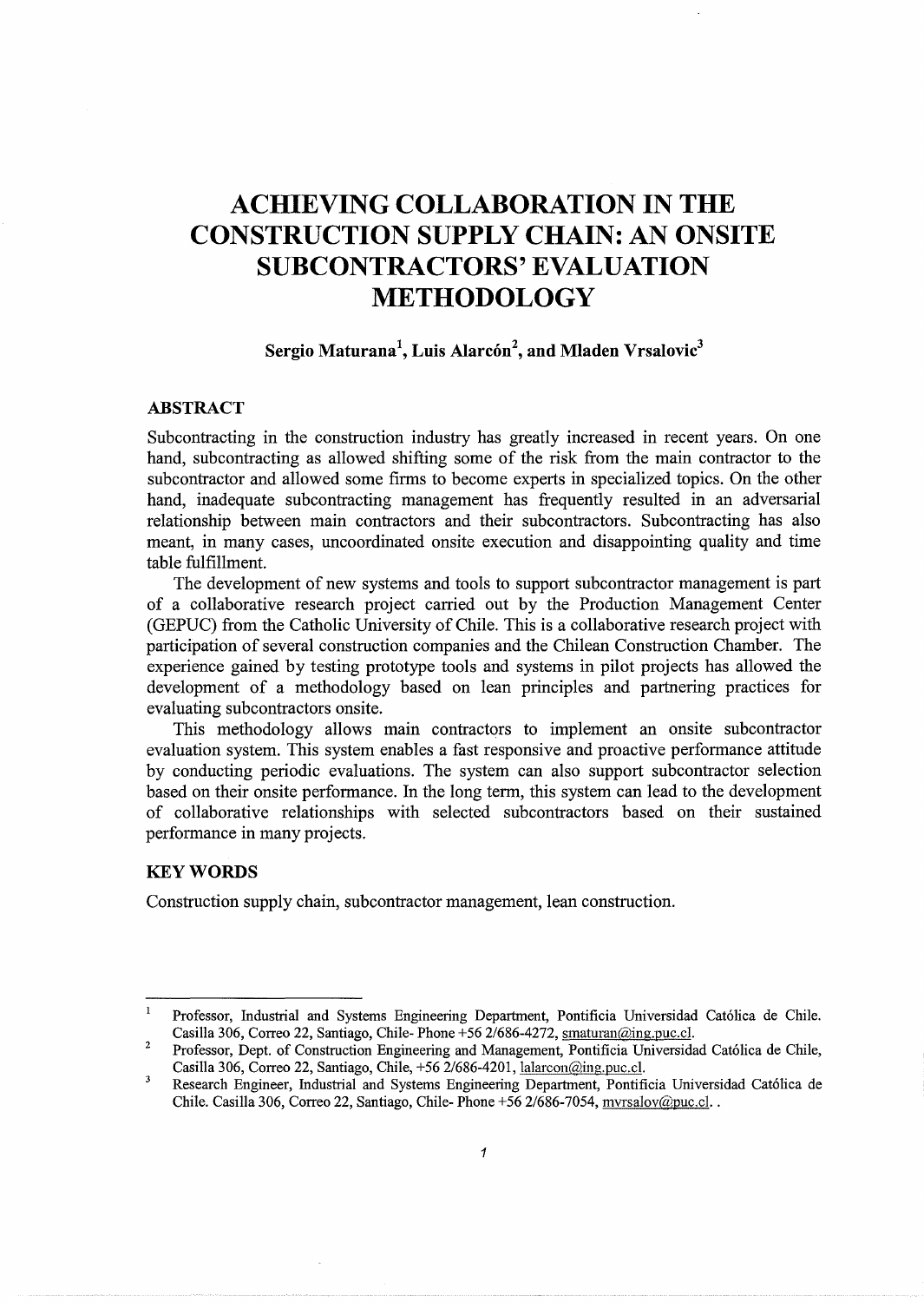## **INTRODUCTION**

Traditionally main contractors have executed most projects using directly hired labor. The development of the construction industry has resulted on a concentration on core activities by most contractors instead of integrating peripheral tasks associated with project completion (Miller et al, 2001). Nowadays up to 90% of the project value can be subcontracted (Lehtonen, 1998). This has led to an increase in the complexity of construction project management. It also gives contractors a wider range of alternatives for performing certain tasks and releases them from employment contractual liabilities. The contractor usually has the power to organize and direct the activities of the subcontractor. The transactional nature of this arrangement enables the contractor to effectively allocate risk outside its own organization (Miller et al, 2001)(Holt et al, 2000) (CDT, 2002). These characteristics help explain why this sector is so given to disputes and litigation (Holt et al, 2000). In this sense, it can be argued that small subcontracting firms are employees in all but name and associated benefits. Thus, it is contended that while the contractor adopts the management role (Lehtonen, 1998)(Miller et al, 2001), small subcontracting firms are perceived as subordinates in the decision making process. As a result, the small subcontracting firm not only struggles to retain identity, it also becomes increasingly divorced from management decisions (Miller et al, 2001).

The fact that the construction industry is cost led results in very small profit margins (Lehtonen, 2001) (CDT, 2002). This emphasis on cost minimization can be destructive in the long term as the need to minimize transactional costs tends to reduce quality and client satisfaction. Some maintain that, if 'Dutch Auctions' continue to dominate specialist selection, it is unlikely that the requirements of the small subcontracting firm will be satisfied (Miller et al, 2001) The argument is that the contractor enters into separate contracts with both the client and specialist subcontractors in order to fulfill the client's mandate. Thus, the margin between the price quoted to the client and the actual cost of subcontracting can be seen as the contractor's reward for the effective organization and coordination of the construction process (CDT, 2002).

Due to strong cost competition and the traditional adversarial customer-supplier relationship, the actors of the construction project usually change significantly from one project to another (Miller et al, 2001)(Latham, 1994). This complicates collaboration between these actors. In the delivery processes of the construction industry, the lack of information and of standard procedures is nowadays one of the main problems (Lehtonen and Pahkala, 1998). This is another cause for organizations becoming entangled in trying to solve past problems instead of concentrating on future management strategies for improved performance and business relationships (Holt et al, 2000).

The Production Management Center (GEPUC) from the Catholic University of Chile is leading a collaborative research project that includes the participation of twelve construction companies and the Chilean Chamber of Construction. The general objective of the project is to allow companies to reach higher levels of productivity through systematic actions of research and implementation of changes in management practices. A group of 8 companies within this project focused on researching and developing new systems and tools to support subcontractor management. Prototype tools and systems were tested in pilot projects carried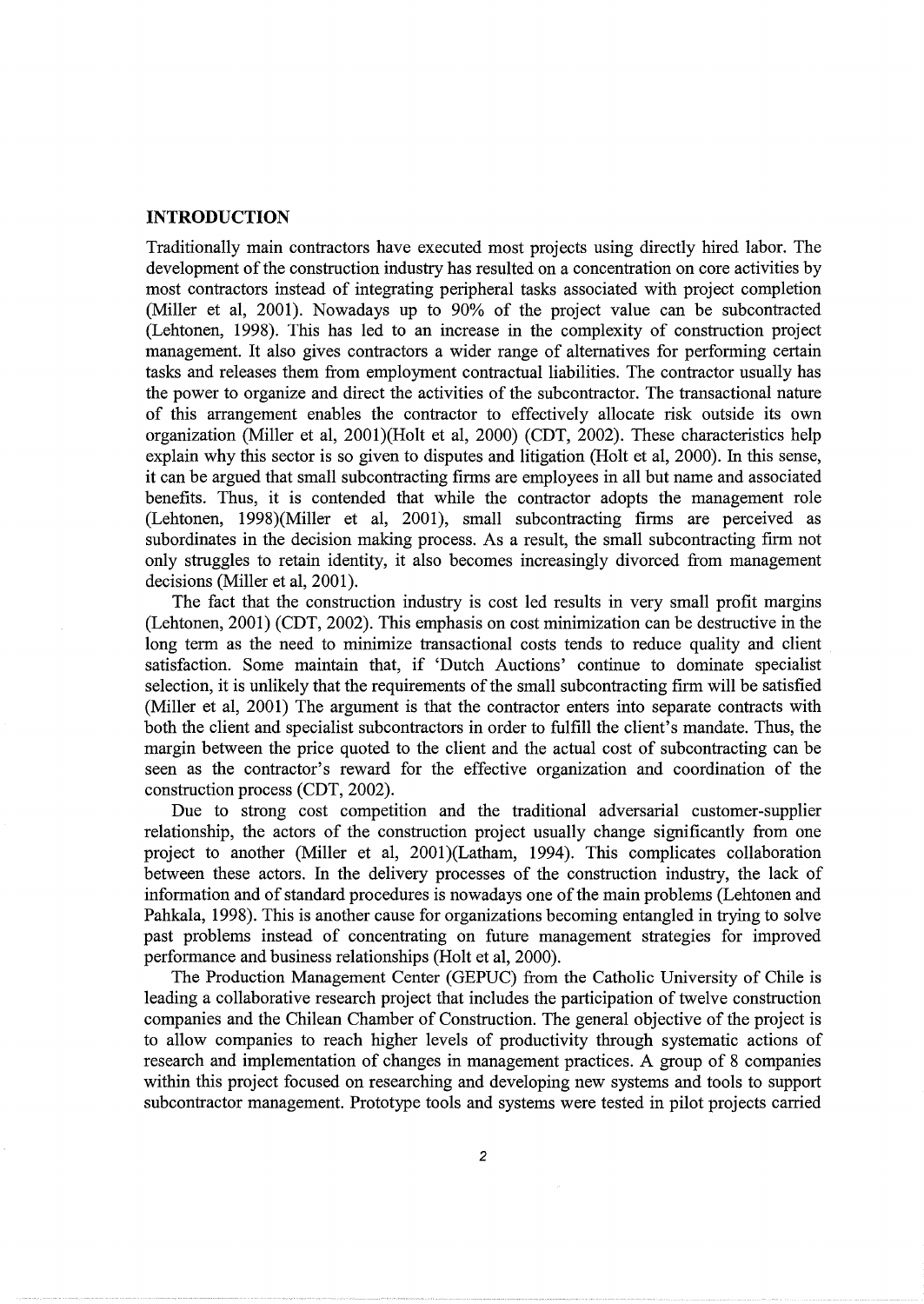out by the participating companies. The experience gained in these tests and the principles allowed us to propose the methodology presented in this paper.

# CONSTRUCTION SUPPLY CHAIN

The construction industry is one of the most diverse and unstable sectors within the economy. It faces fluctuating demand cycles, project-specific product demands, uncertain production conditions, and it combines a diverse range of specialist skills within geographically dispersed short-term project environments. Over the past 20 years, a strong growth in subcontracting has further complicated this situation through the fragmentation of the production process and increase in complexity of the construction supply chain.

Many studies aim at describing supply chain networks and the value of various forms of strategic alliances. New supply chain management practices, such as supplier coordination and development, have led to improved performance in supply chains (O'Brien et al. 2002). The relationships that can be achieved between supply chain links can offer shared resources, staff and expertise, problem solving; reward in terms of economic performance and increased innovative capacity (Miller et al. 2001).

In recent years, the study of the construction supply chain has grown in importance. Of the many approaches that have been considered, Partnering and Lean Construction tend to be the most cited ones.

To carry out supply chain initiatives, it is important to identify the barriers that obstruct collaboration. Dainty et al. (2001) identified the following barriers to integration from the subcontractor point of view:

- Financial/cost-related issues: These are related to competitive tendering based on price, which has developed adversarial relationships that result in serious problems with regard to payments.
- Programming/time-related issues, such as false expectations on part of the main contractor and unrealistic program times
- Quality of information and related issues, such as poor information quality from the main contractor and inadequate management by main contractors
- Attitude-related issues, such as arrogant attitudes, exclusion of the subcontractor from the early involvement phases, lack of praise for good performance, poor site management practices, and lack of understanding of the subcontractors problems.

## THE LEAN CONSTRUCTION APPROACH

There is a fundamental difference between lean construction and the conventional model of project optimization on an individual activity basis. In the conventional model, the emphasis is on increasing the speed and reducing the cost of each activity. In lean construction (Howell and Ballard 1999b), a reliable flow of work (throughput) is more critical than individual activity speed or individual activity cost. Some of the main features of lean construction are:

Clear delivery process objectives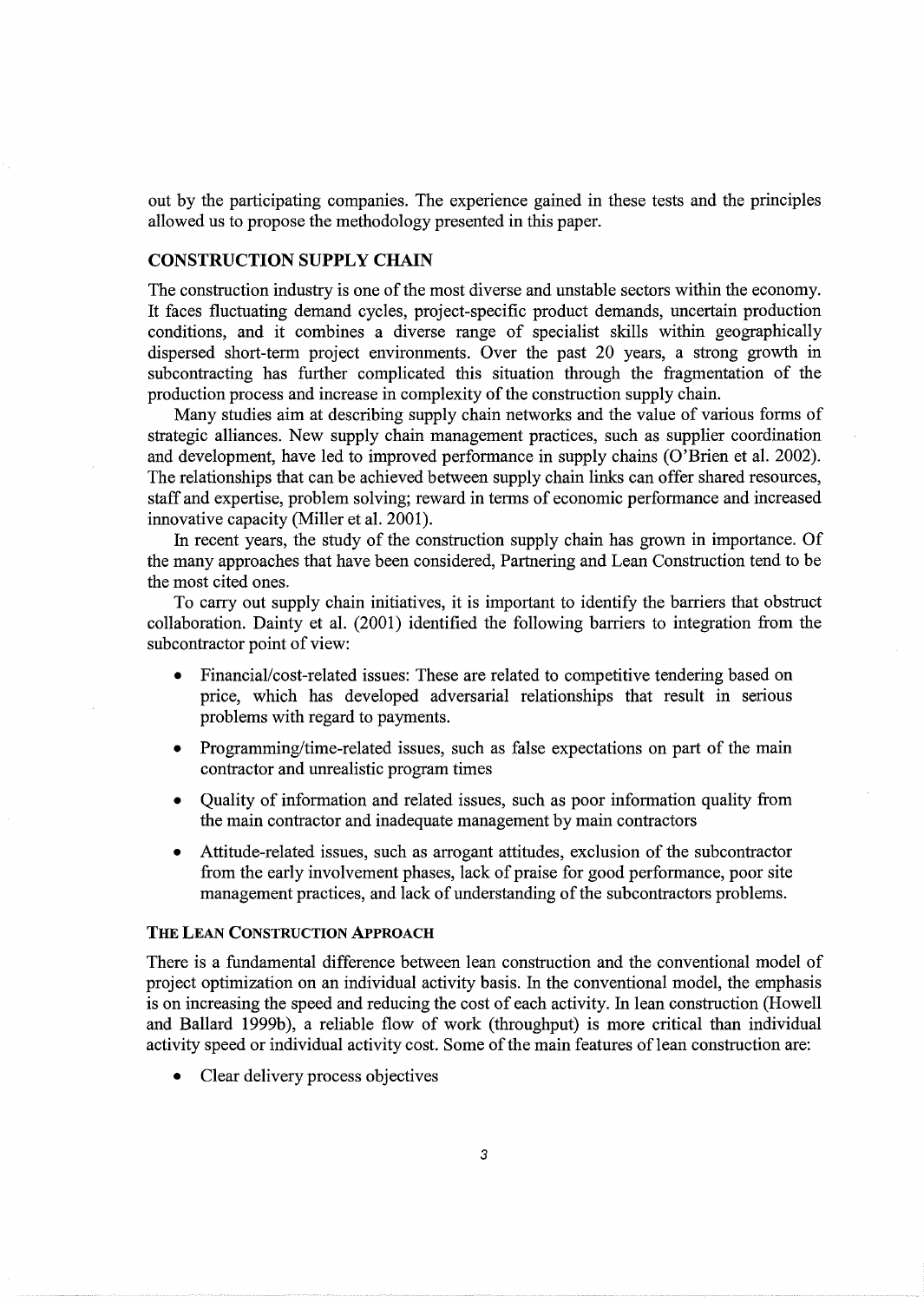- Performance is maximized at the project level
- Product and process are designed concurrently
- Production control is applied throughout the project life.

The lean construction approach can be applied to solve many generic problems that have emerged from the fragmentation of the construction supply chain. Figure 1 illustrates how many of the problems that arise in projects are related to certain links of the supply chain (Vrijhoef et al. 2001). From a Lean construction point of view (Vrijhoef et al. 2001), the waste and problems within the construction supply chain can be classified in the following three types: those that arise in normal situations, those that are caused in another stage of the construction supply chain than where they were detected, and those caused by obsolete, myopic control of the construction supply chain, characterized by independent control of each stage of the chain.



Figure 1: Relationship between project management problems and the construction

#### WORKING ON THAT TRADITIONAL ADVERSARIAL RELATIONSHIP: PARTNERING

The Egan Report (1998) suggested that construction supply chain is critical in driving innovation and in sustaining incremental improvements in the sector's performance. In order to achieve ambitious performance targets, the report recommended the adoption of methods, such as *partnering,* successfully used by the manufacturing sector. Partnering is the use of integrated production teams and continual monitoring of the effect of performance improvement measures (Dainty et al. 2001). Latham (1994) also suggests that assuming a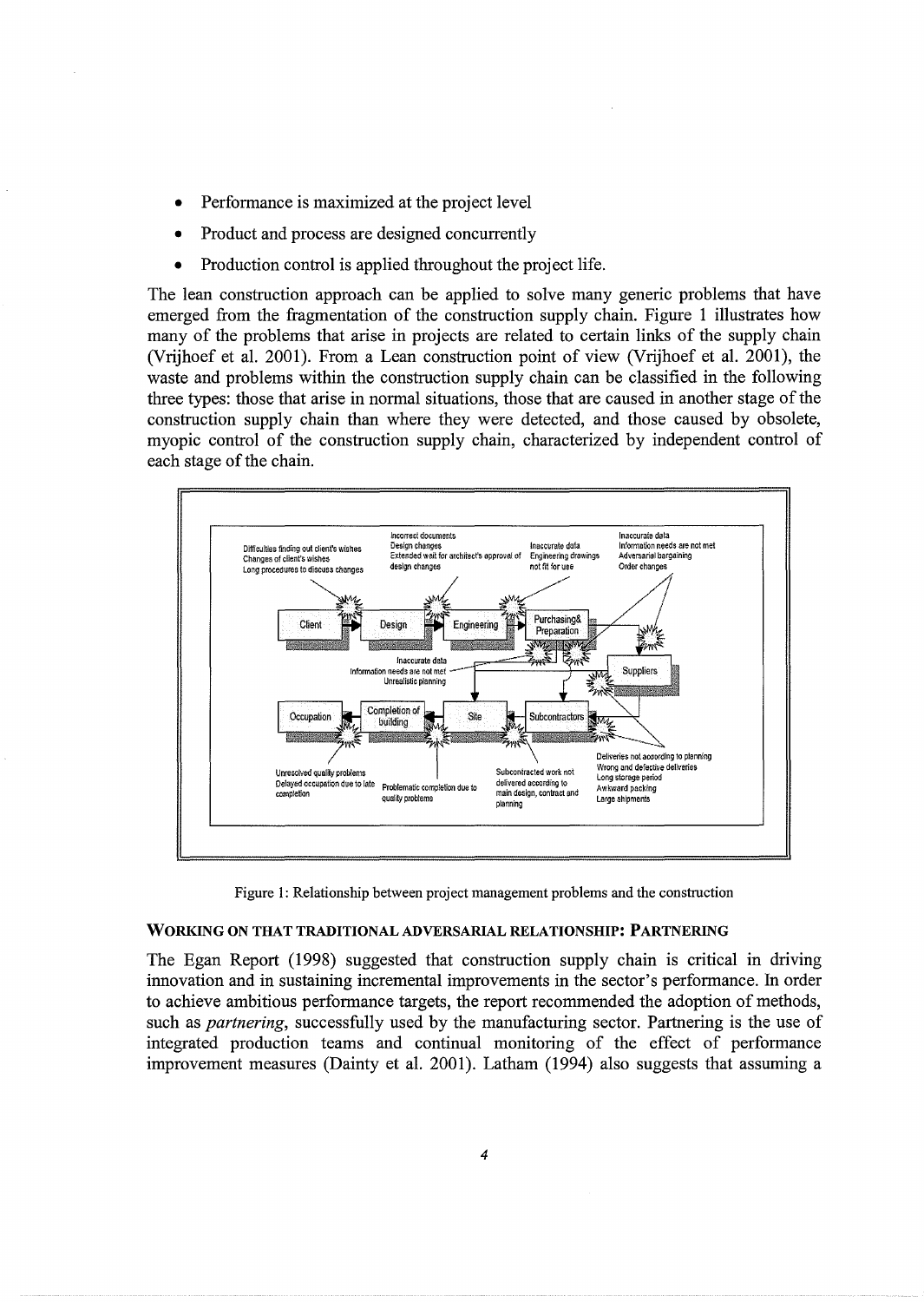partnering approach would allow the achievement of the main contractor's overall program. A definition of partnering can be found in Latham's "Constructing the Team":

*"Partnering is a contractual arrangement between the two parties for either a specific length of time or for an indefinite time period. The parties agree to work together, in a relationship of trust, to achieve specific primary objectives by maximizing the effectiveness of each participant's resources and expertise.* It *is not limited to a particular project.* "

According to Latham, the basis for partnering success is continuous improvement and the construction of long-term relationships with suppliers and subcontractors. Partnering can be based on a single project called 'Project Partnering' or a long-term commitment that spans several years and several projects called 'Strategic Partnering'. When implementing partnering the Angus Council (2001) calls for mutual objectives agreement between the members of the partnering team, co-operative problem solving attitude, and continuous improvement as an organizational culture to achieve continuous performance improvement.

Although the partnering approach has revealed promising results, in some cases subcontractors have considered it doesn't add any value to them, while some main contractors have seen little benefit in forming alliances with companies that they did not work with regularly (Dainty et al. 2001). The collaboration mind-set, which is in the core of the partnering methodology, must be rescued for further investigation and implementation.

#### COLLABORATION APPROACHES, LEAN CONSTRUCTION AND COMMUNICATION

A study conducted on subcontractors of different industries, mainly manufacturing, showed that subcontractors were able to exploit the potential of advanced practices in the production management area, as well as in the general management area, and perform well both at the operational and business level. The need to focus on differentiating on their production system performance is probably a major incentive to optimize the efforts in this direction (Cagliano and Spina 2002).

Given that the lean construction approach aims to reduce waste while simultaneously adding value to the construction process (Howell and Ballard, 1999b) and that supply chain initiatives are considering methods such as partnering (Latham 1994), (Egan 1998) it is contended that the ability to adopt a lean construction approach is dependent upon the extent to which large and small contracting firms can form working relationships that effectively reduce transaction costs (Miller et al. 2001).

When implementing a collaborative approach, the coordination must be achieved through communication (Taylor 1993). This kind of communicative coordination has previously been defined as: 'communication mediated co-ordination of human action' (Habermas, 1984), or 'communication by feedback' (March and Simon 1958). Vrijhoef et al. (2001) describe how communication in organizations can be viewed from two perspectives: the informational perspective, implying just the exchange of facts, opinions and descriptors (informative communication), and the organizational perspective, including notions of obligations, responsiveness, communication-imposed actions, etc. (performative communication). They emphasize that communication must have representational, functional, and action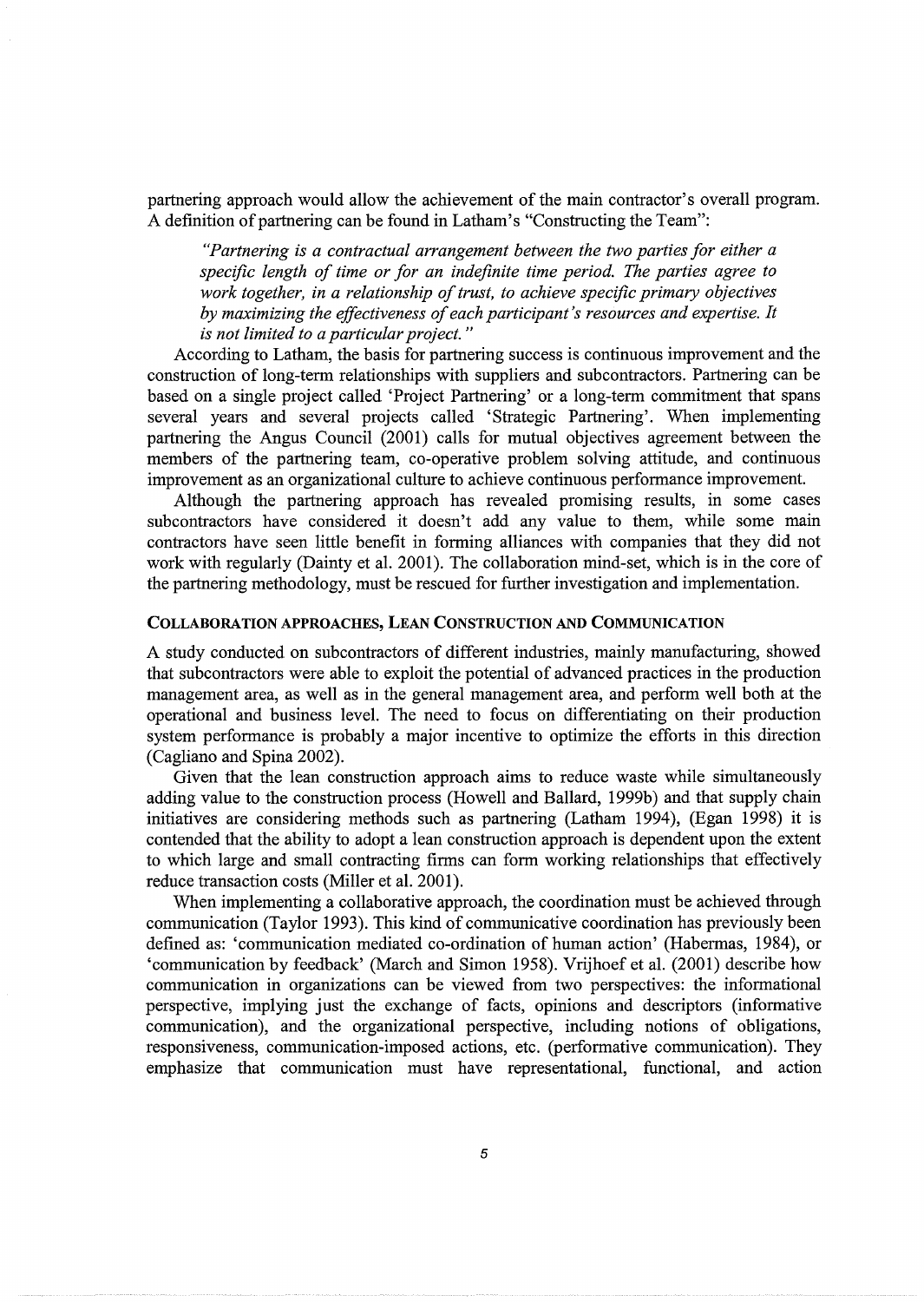characteristics, which aim to coordinate future objective action by one of the actors involved and must agree on the results of the objective action.

# **PERFORMANCE MEASUREMENT**

Competitive bidding, where the lowest bidder gets the contract, is deeply rooted in construction tradition. Other measures of performance, which relate to the process itself, are neglected or at least assigned to a distant secondary position of importance (Ellis 1997)

Performance measurement is a current issue in research and practice. However, in the construction industry its use as a tool for improvement and control of logistics has so far been limited (Lehtonen 2001). In Hong Kong, a Performance Assessment Scoring System (PASS) of public housing construction for quality improvement has been used (Tam et al. 2000). Although the use of tendering opportunities to reward contractors bearing high PASS scores is not yet adequate, and a direct financial incentive is recommended to encourage contractors to attain the targeted quality levels, the initiative shows that the regular tendering process selection based on the lowest cost can be replaced while improving quality.

There are several methods for productivity measurement, most of which are based on quantitative data on operations. Whenever possible, standards should be based on facts and data rather than on intuition or subjectivity (Tam et al. 2000). However, when there is a lack of tradition of measuring operations, quantitative data for productivity measurements may not be available. In this case, subjective productivity measurement is one possible solution (Kemppilä and Lönnqvist 2003). Kemppilä and Lönnqvist (2003) provide the following definition for subjective productivity measurement:

*"Subjective productivity measurement is a method for acquiring productivity information by gathering and analyzing the assessments of relevant stakeholders regarding direct or indirect productivity of the measurement object".* 

## **DESCRIPTION OF THE RESEARCH DEVELOPMENT**

The dynamic flow between practice and theory, and vice versa, is one of the keys for the disciplines that relate to production management. Active experimentation leads to new ideas and insights that are then transformed into theories. These theories, in tum, help other practitioners facing similar problems (Santos et al. 2002).

Several activities were performed in order to develop a procurement and subcontractor management methodology compatible with the Chilean reality:

- **1)** Brainstorming sessions with representatives of the participating companies to detect which were the main problems with the subcontractors.
- 2) A survey for the subcontractors of the participating companies, to have their side of the story.
- 3) Companies to developed individual criteria and qualification systems to evaluate subcontractors.
- 4) Researchers developed a focus group with the representatives of the participating companies to get their impressions of their experience with their system.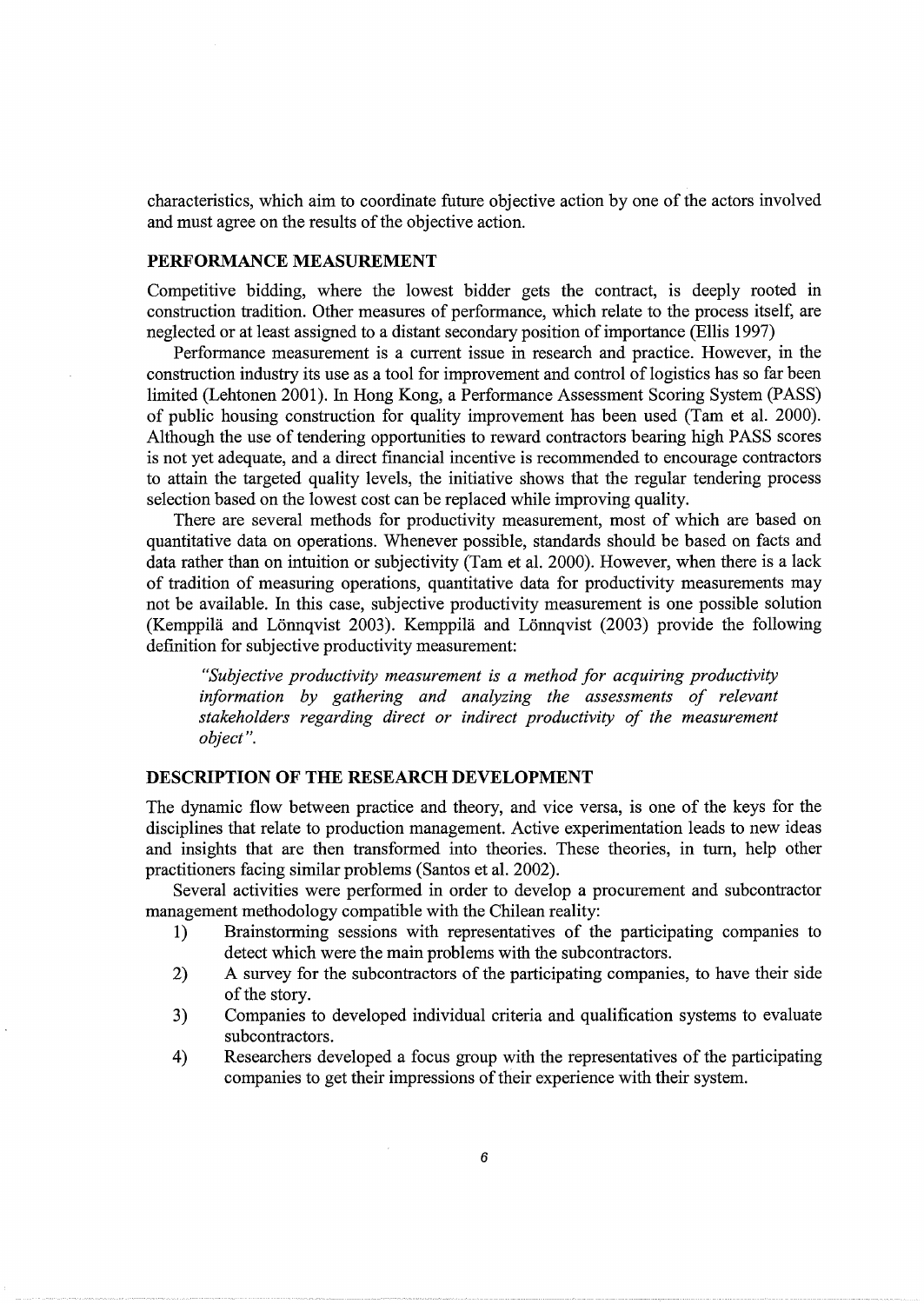5) As a result of the process, GEPUC elaborated a detailed document proposing a method to implement pre-qualification systems.

Since the attempts to put into practice such methods and proposals failed, it was concluded that a new methodology was necessary in order to replace the traditional tendering based on price approach. This new methodology should not depend on data difficult to obtain and analyze (such is the case of financial references, pendent litigations information, economic capacity, and others) and it should only require information that could be gathered at the work site itself in a fast and convenient manner.

#### ON PROPOSED PREQUALIFICATION METHODS

Many detailed and highly developed prequalification and selection methods for contractors and subcontractors have been proposed in the literature. These methods seem to solve the problem of tendering based solely on price using different approaches. Some used multicriteria utility theory models (Hatush and Skitmore, 1998), cluster analysis (Holt 1996), evidential reasoning (Holt et al, 2002), decision criteria (Russel and Skibniewski 1988) or performance modeling (Alarcon and Mourgues 2002). Although all these proposals are interesting, the required information makes them difficult to implement by most companies. The authors promoted a simpler method, which uses information that can be acquired rapidly from the subcontractor's history and background. The method should facilitate work site performance information gathering and should allow onsite managers to use the system to support their decisions.

## PROBLEMS WITH SUBCONTRACTORS REPORTED BY PARTICIPATING COMPANIES

The main problems with subcontractors, reported by participating companies in the brainstorming sessions were the following:

- Lack of training, compromise and professionalism.
- Lack of subcontractor involvement.
- Lack of subcontractors' finance capacity.
- Lack of main contractor integration.
- Lack of formal contracts (main contractor)
- Lack of knowledge of the contracts to be signed (main contractor)
- Lack of useful contracts that allow real usability and fine applying.
- Lack of planning assistance and management tools delivery (main contractor).
- Lack of subcontractors' evaluation in the long run. Lack of externalities evaluation that the subcontractors generate.
- Lack of fulfillment and control (system of control).

It was found that there were at least two types of subcontractors: one with sufficient financial support capable to solve its own problems and another composed of small firms that need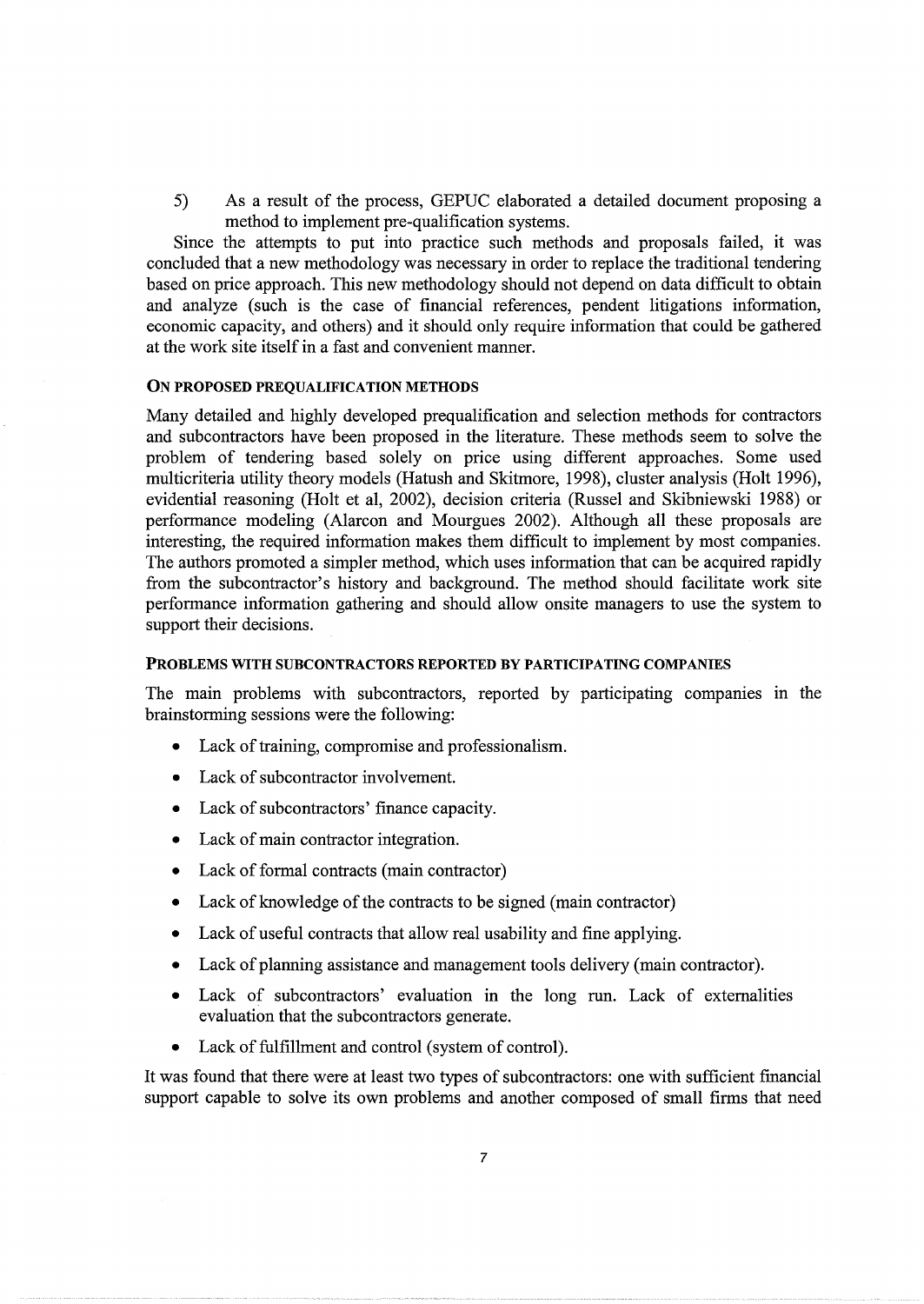more support due to their limited resources and knowledge. The methodology should be able to deal with both types of subcontractors. Another conclusion of this session was that the evaluation system should be a motivating rather than a punishing tool.

# RESULTS FROM THE SUBCONTRACTOR SURVEY

The survey aimed at subcontractors had the objective of determining the opinion that these companies have of the main contractor's management methods. The survey was applied to 38 subcontractors of different types.

The surveyed were asked about their companies' organizational structure, area of expertise, and financial capacity. In the survey itself, they had to answer about the quality of the projects' definition, the levels of existing collaboration and communication with the main contractor, and aspects on the work they realize, such as quality, security and fulfillment of terms. The analysis of the survey showed key differences between the different types of subcontractors, especially between large and small subcontractors. The classification by size was based on the budget of the projects they managed and the number of workers in the company.

All the surveyed agreed in positively valuing the initial processes of the construction work: early establishment of schedules, information sharing and quality and safety requirements presentation.

With respect to what happens during the execution, the opinions were much more dissimilar. Nevertheless, it clearly comes out that there was lack of planning in the case of the construction sites that do not have periodic planning meetings. The surveyed indicated that periodic feedback was absolutely necessary. It was also clear that the subcontractors appreciate the effort in terms of resources on which the main contractors incurs. With respect to security, the answers were quite different. While some considered safety measures to be extremely hard, others considered them too soft. The survey shows that the contractor is quick when responding to doubts or problems presented by the subcontractors but only some considered that they were effective.

With respect to the end of the construction period, the subcontractors agreed on the main reasons for failing in fulfilling the contracted duration. Most had to do with lack of onsite inventory and lack of space assigned for the subcontractor (shower rooms and other dependencies). With respect to quality problems, the subcontractors blamed the main contractors, mainly due to last minute changes and design problems. Most surveyed also indicated that very seldom fines or penalties indicated in the contract were applied.

The survey clearly showed important cultural and educational differences between the subcontractors. The results tend to show that the main contractor also shares some responsibility, especially with respect to coordination, planning and cooperation with the subcontractor. In addition, the main contractor must make a greater effort in the design area. It is also clear that the system of fines and penalties is not used and that a new system to stimulate the fulfillment of terms is necessary.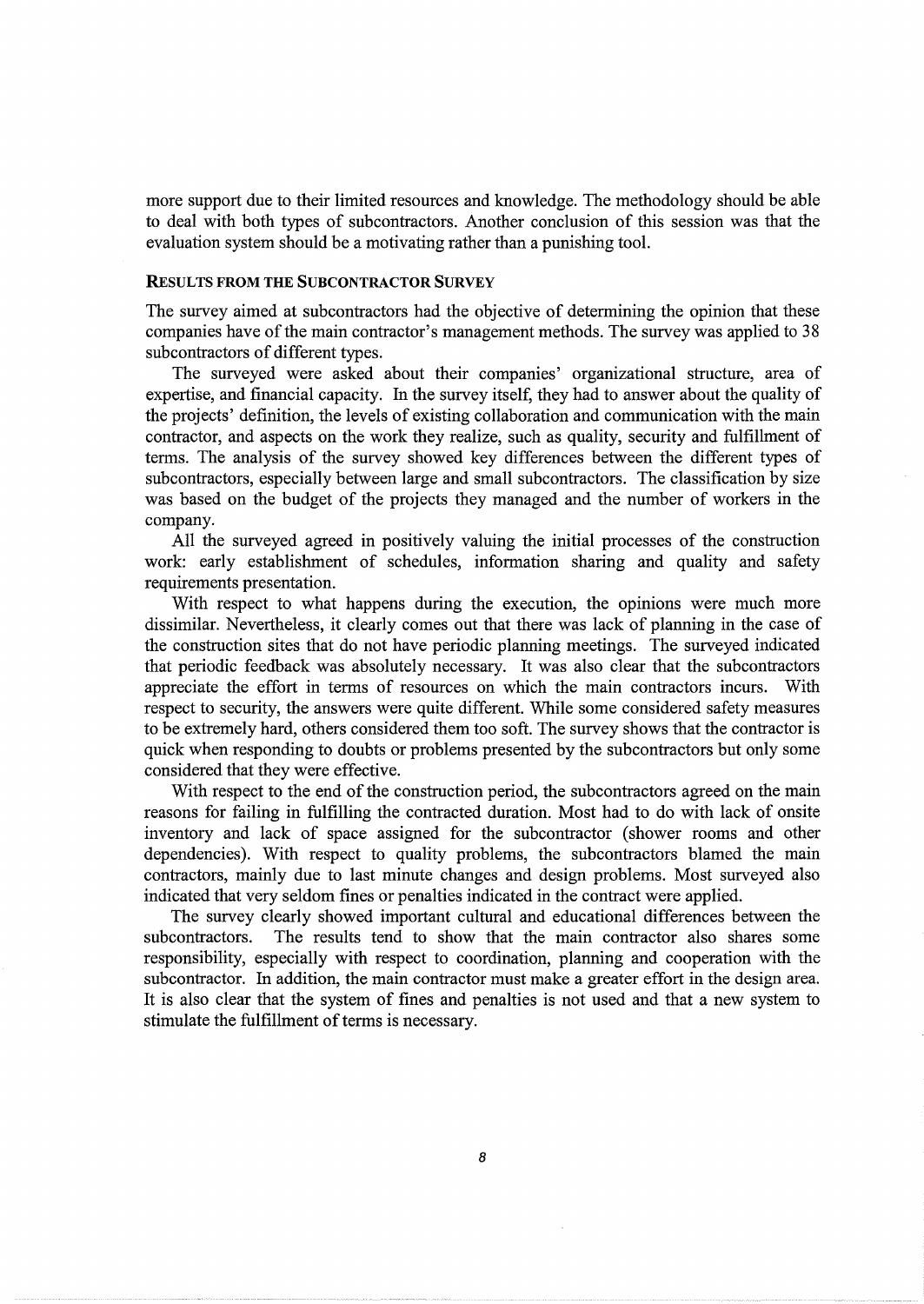## **PROPOSED METHODOLOGY OF SUBCONTRACTOR EVALUATION**

A simplified depiction of the project management cycle, from the main contractor's point of view, is shown in Figure 2. Note that "Subcontractors and Providers Selection" appears before the "Master Plan Formulation" in order to incorporate all the agents involved from the design phase, as suggested by the partnering approach. It can be easily recognized that for the next project one could use the experience in other past projects in order to select the subcontractors and providers. Therefore the evaluating process must be accurately defined.

#### DEFINING AN ONSITE EVALUATION SYSTEM

An acknowledged approach for solving social problems, called small wins (Weick, 1984), consists of redefining large problems into small, more approachable ones; so instead of dealing with an overwhelming problem, controllable opportunities of improvement can be identified. This approach has several distinctive features: it names the problem; it combines changes in behavior with changes in understanding; it has a way of snowballing (one small win begets another). We propose to apply the small wins approach to the productivity problem in the construction industry. In order to detect smaller problems, the current situation must be assessed. This requires keeping a constant critic eye on what happens on the construction site. This critic eye needs several filters to be able to isolate smaller (more specific) issues. Performance can now have several faces, or dimensions. Some may be performing quite well, while others will reveal where the problem really is. In the case of subcontractor management, several criteria can be defined so the subcontractors are evaluated in different dimensions.



Figure 2: Project summary from a main contractor point of view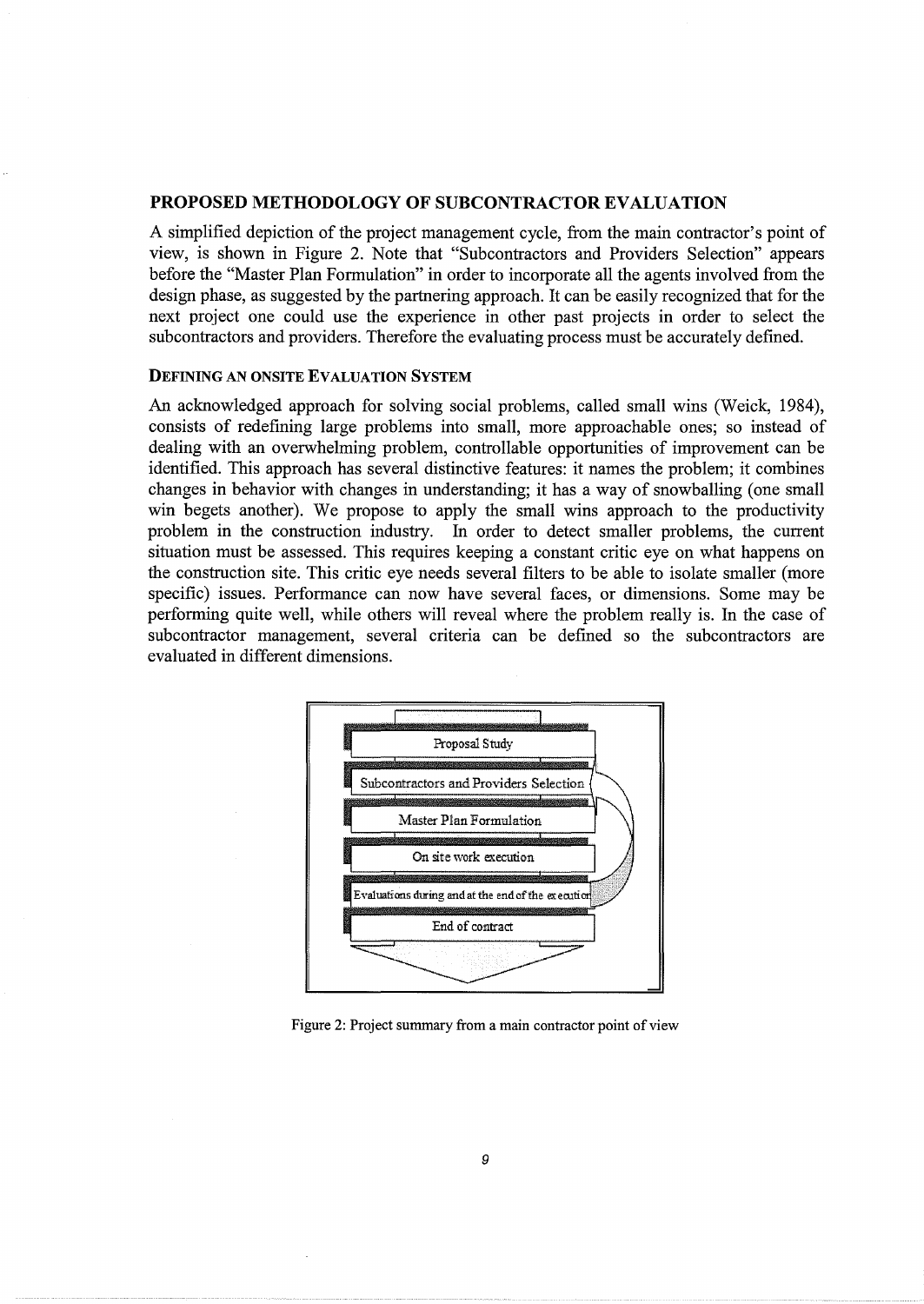Subcontractors should be given tools so they can be proactive instead of reactive (Holt et al. 2000). This requires periodic and timely evaluations. If an evaluation is conducted at the end of the project execution, there is little a subcontractor can do to improve. If periodic evaluations are presented to the subcontractor as feedback, there is an opportunity for continuous improvement during the project execution.

In order to increase transparency (Koskela 1992, Koskela 2000), a visualization tool should be used to show the results of the evaluation. This tool should work as a reminder and as a disseminating tool among the workers. It should stimulate competition among the subcontractors and allow prompt reaction to bad evaluations. It should also stimulate a proactive attitude towards future performance evaluations. It must be easy to "read" or to interpret. The effect on people is directly proportionate to how easy it is to understand. The evaluation must be conducted professionally and by people who really know what goes on at the work site.

#### ON SELECTING THE RIGHT CRITERIA FOR EVALUATION

An evaluation system should keep in mind a framework for performance measurement. Improvement measures are applied infrequently and they aim at finding a present performance level and its improvement potential. Monitoring measures are used for screening and controlling the companies' operations continuously (Lehtonen 2001). Figure 3 shows in black, the dimensions that apply to subcontractors' evaluation. Therefore, some criteria must fit into the "improvement" dimension and others must be of the "Monitoring" type.



Figure 3: Lehtonen's framework for performance measurement in construction logistics.

When choosing the criteria, the main contractor should try to cover only areas that have, or may have, a direct effect on performance. The criteria can be only as specific as the culture allows them to be. Since Chilean industry is very far from having a culture of measurement, subjective measurement may be the best alternative. Therefore, only a few criteria may be enough to cause the expected actions.

If a culture of measurement is present, then the designer of the evaluation system must have in mind that interferences between criterions must be avoided. In this way, criterions are kept independent of each other. Keeping independent criterions is useful to detect root problems. It is therefore easier to determine corrective actions and promote a proactive attitude.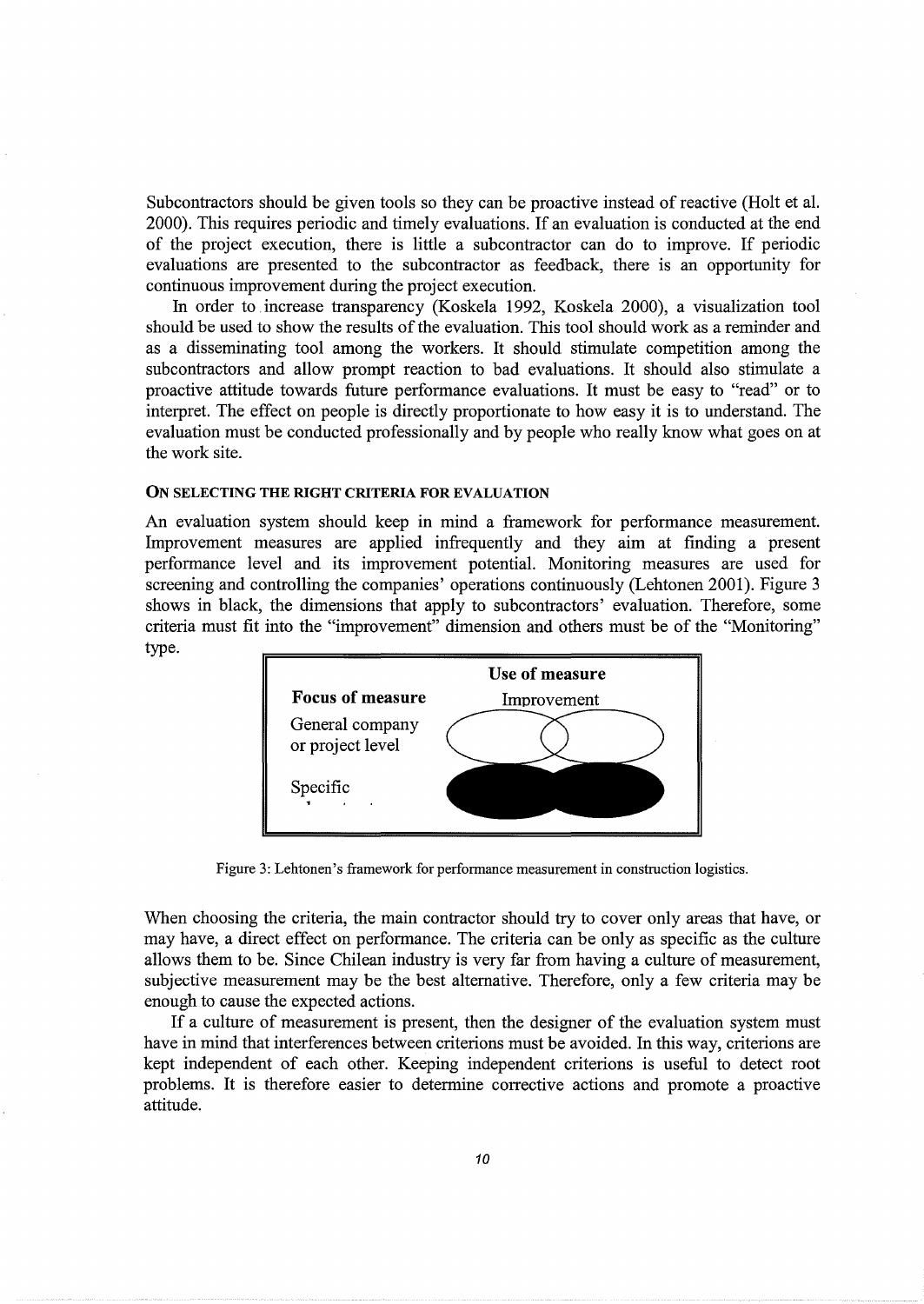# COLLABORATING WITH THE SUBCONTRACTOR AND GENERATING COOPERATION AMONG THEM

The importance of communication for coordination has already been mentioned. Latham (1994) also calls for collaboration with the subcontractor:

*"The performance of specialist subcontractors is crucial to the success of our organization.* If *we can improve the quality of support we give to specialists, then the quality of product and service will be measurably superior... It will also reduce conflict.* "

He also wrote:

*"Utilize the skill and knowledge of the subcontractors more fully and better,*  and recognize that subcontractors can and want to make a greater *contribution.* "

Therefore, subcontractor onsite management requires periodic instances for dialogue, where evaluations can be openly discussed. Dialogue (communication for cooperation) among the participants fosters continuous improvement on critical issues for the main contractor. Rewards should also be considered for motivating fulfillment and excellent performance. PASS fails in achieving its goals, mainly because it lacks rewards and praising (Tam et al. 2000). Praising the best performer promotes competition among subcontractors.

#### DISCUSSION

One important objective of the proposed methodology is to change the widespread practice of pre-selecting and selecting subcontractors based solely on the price. The methodology supports an interlinked relationship between onsite management and the preselection/selection system. Furthermore, a selection/evaluation system based on this methodology should allow:

- Improving subcontractors' industry performance.
- Improving main contractor's overall performance.
- Identifying new areas for subcontractors' management improvement.
- Identifying critical areas for subcontractors' performance improvement.
- Generating a subcontractors' database with their performance.
- Benchmarking.

The proposed methodology allows strengthening the relationship with those subcontractors that actually add value to the productive process. This value can be determined by their onsite performance (periodic evaluations) and a pre-qualification system. This can lead to a collaborative relationship between the main contractor and the subcontractor based on team building, trust, dedication to common goals, and an understanding of each other's individual expectations and values. Expected benefits from this type of relationship include: improved efficiency and cost effectiveness, increased opportunity for innovations, and the continuous improvement of quality products and services (Lehtonen 1998).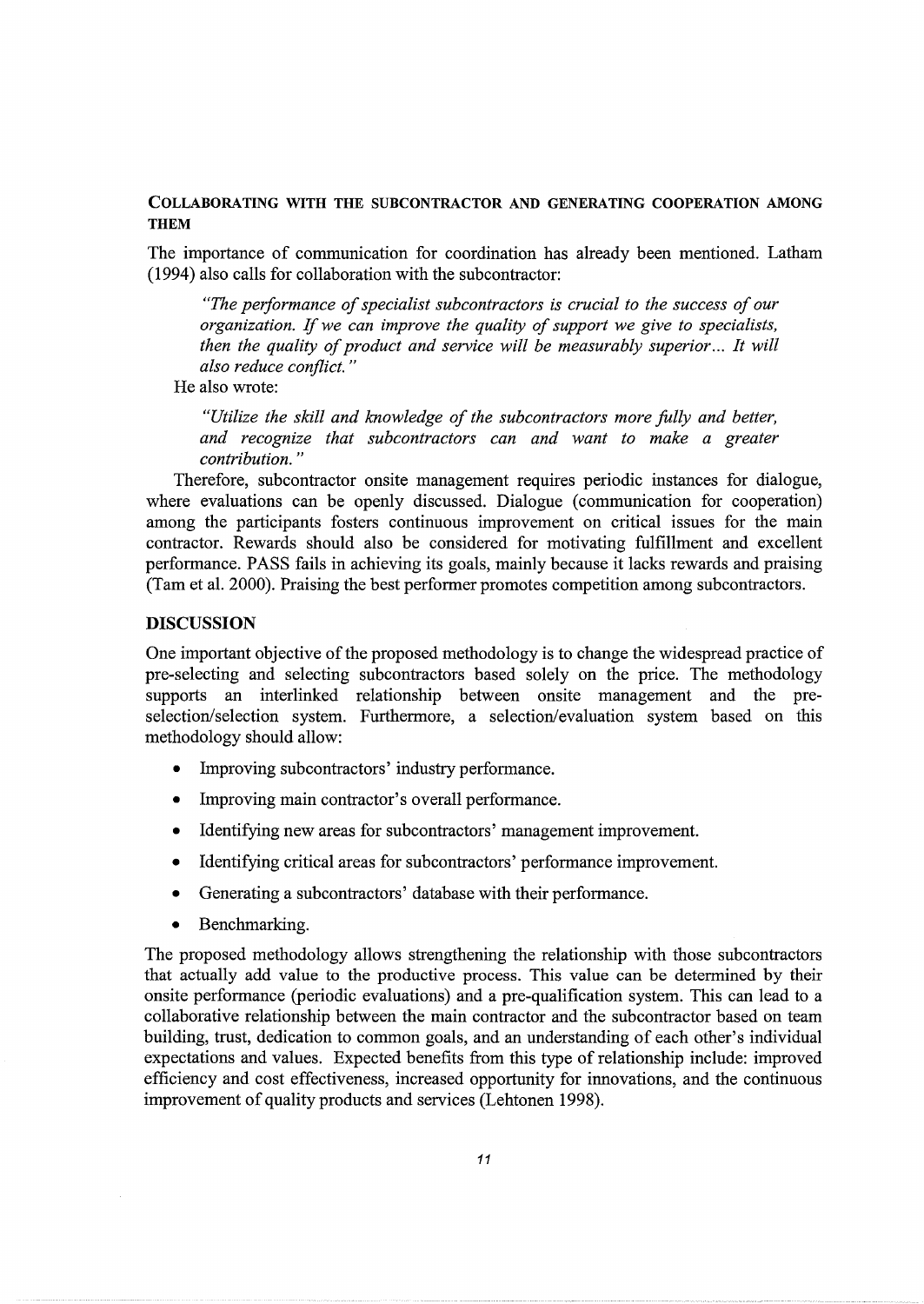In figure 4, an adaptation from Lehtonen and Pahkala's (1998) approach steps for cooperative development is shown. In the proposed methodology, the "measuring current practices" step that is proposed by Lehtonen is replaced with the onsite evaluation phase and the usage of the pre-qualification method to identify possible long term partners (Measuring and selection of subcontractors). Figure 5 summarizes the methodology presented in this document.



Figure 4: Steps for a collaborative relationship development.



Figure 5: Complete cycle of the proposed approach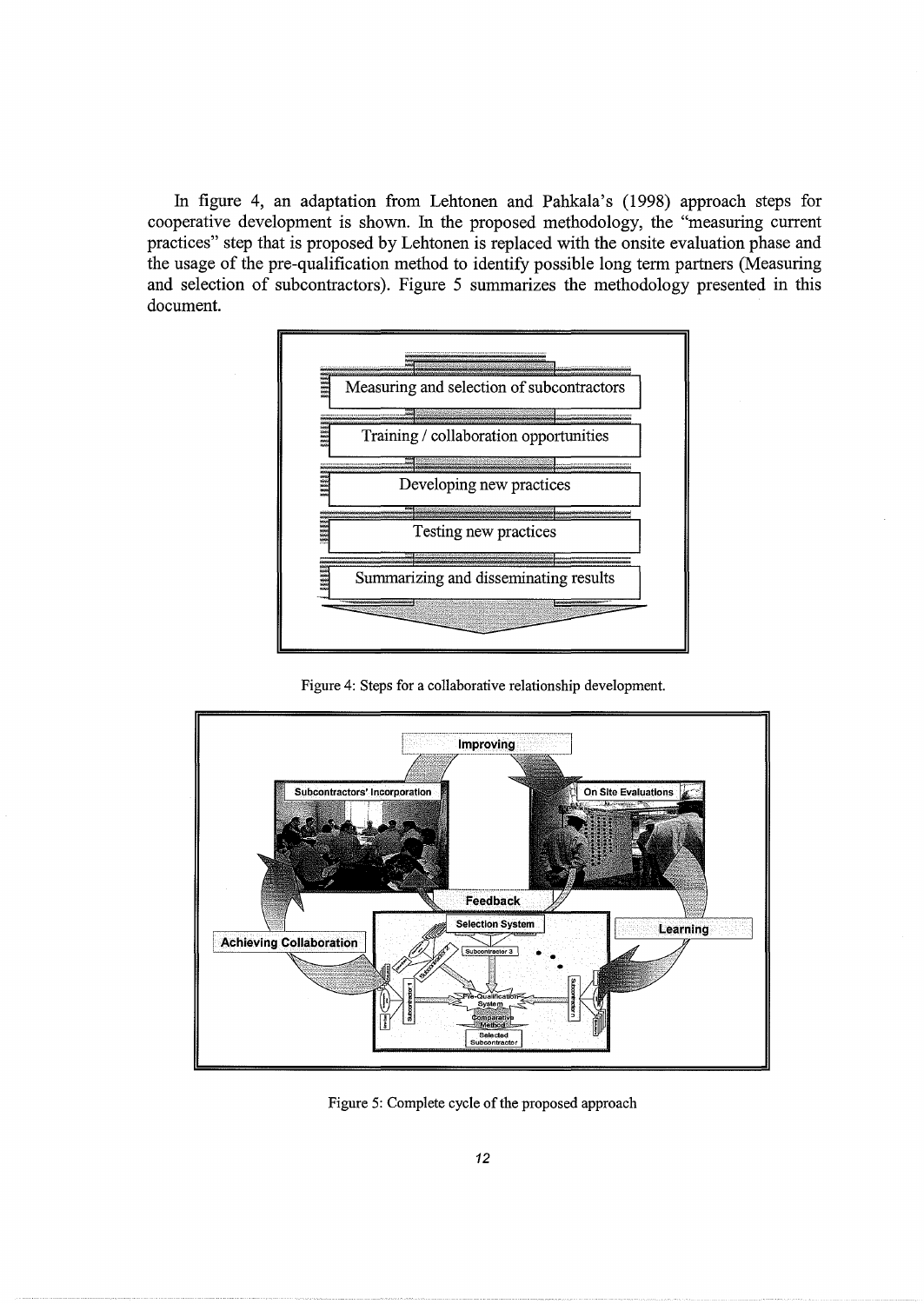## **CONCLUSIONS**

The traditional construction firm is being replaced by firms with strong technical offices capable of generating winning proposals and managerial teams capable of successfully managing small or medium subcontracting companies, which deal with 80%, 90% or even 100% of the processes at the work-site. The Main Contractor is becoming an intermediary who must deal with the subcontractors' prerequisites (to finish on time) and with the client demands to meet the client's and his own expected costs.

The proposed methodology allows for the implementation of an onsite evaluation system that, in summary, allows:

- Reducing Subcontractor-generated uncertainty.
- Delivering feedback to the subcontractors.
- Learning to work collaboratively with subcontractors.
- Learning about subcontractors' performance.
- Improving onsite performance
- Coordinating efforts to develop collaborative work among subcontractors and with the main contractor.

A prototype of this methodology has been implemented as a part of the ongoing research project led by GEPUC with the collaboration of the Chilean Construction Chamber (CChC). Currently, the authors are developing a common, objective, and standardized evaluation system, which will allow information to be shared among main contractors. For good subcontractors it may be an opportunity to promote themselves throughout the industry.

#### **ACKNOWLEDGEMENTS**

We would like to thank Sven Diethelm, Oscar Rojo, and Rodrigo Calderón, for their help in undertaking the work described here.

# **REFERENCES**

- ALARCON, L. and CALDERON R. (2003) Implementing Lean Production Strategies in Construction Companies.
- ALARCON, L. and MOURGUES, C. (2002) "Performance Modeling for Contractor's Selection", Journal of Management in Engineering, ASCE, Vol. 18, No.2, April, pp. 52- 60.
- ANGUS COUNCIL (2001) Partnering in the Construction Industry. Policy and Resources Committee, September 4th, 2001.
- BALLARD, G. (2000) The Last Planner System of Production Control. Ph. D. thesis, Faculty of Engineering, School of Civil Engineering, University of Birmingham, UK.
- CAGLIANO, R. and SPINA, G. (2002) A comparison of practice-performance models between small manufacturers and subcontractors. International Journal of Operations & Production Management, Vol. 22, N°. 12, pp. 1367-1388.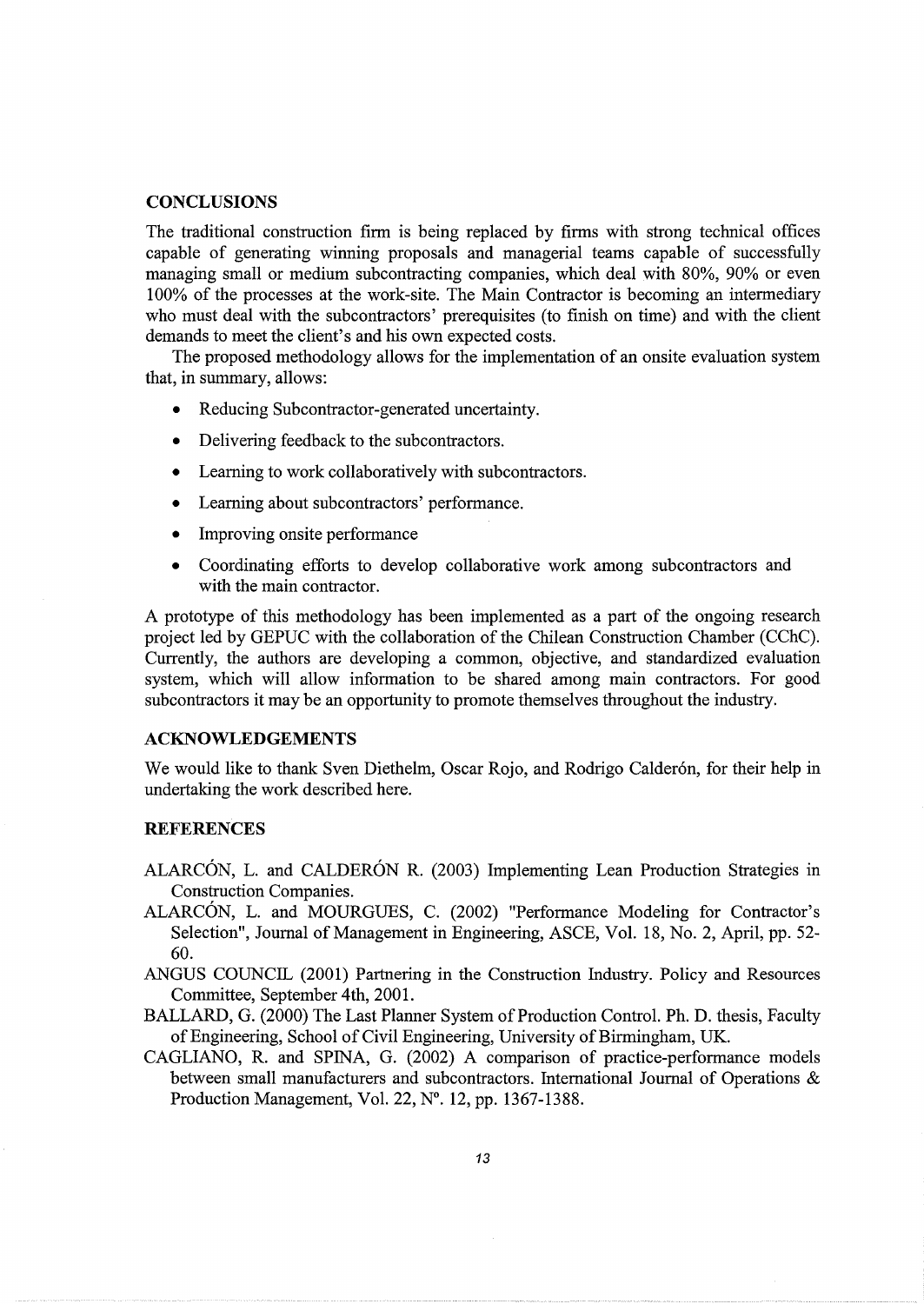- CDT (2002) Nuevas estrategias y modelos para el mejoramiento de la productividad. BIT, N° 25,30-32.
- DAINTY, A., BRISCOE, G., and MILLET, S. (2001) New perspectives on construction supply chain integration. Supply Chain Management: An International Journal, Vol. 6, N°4, 163-173.
- ELLIS, R. (1997) Identifying and monitoring key indicators of project success. In Alarcón ( ed.) Lean Construction, Balkema, Rotterdam,
- EGAN, J. (1998) Rethinking Construction. DETR/Stationery Office, London.
- HABERMAS, J. (1984) The theory of communicative action: Reason and rationalization of society. Polity press, Cambridge.
- HATUSH, Z. and SKITMORE, M. (1998) Contractor selection using multicriteria utility theory: an additive model, Building and Environment, Elsevier Science Ltd., Vol. 33, N°2-3., 105-115.
- HOLT, G., LOVE, P., and NESAN, L. (2000) Employee empowerment in construction: an implementation model for process improvement. Team Performance Management: An International Journal, Vol. 6, N° 3-4, 47-51.
- HOLT, G. (1996) Applying cluster analysis to construction contractor classification. Building and Environment, Elsevier Science Ltd., Vol. 31, N°6, 557-568.
- HOLT, G. D., SÔNMEZ, M., YANG, J., and GRAHAM, G. (2002) Applying evidential reasoning to prequalifying construction contractors. Journal of Management in Engineering, Vol. 18, N°3, 111-119.
- HOWELL, G. and BALLARD, G. (1999b) The design of construction operations. The Lean Construction Institute Seminar, Portland, Oregon, 8-9 January.
- KEMPPILÄ, S. and LÖNNOVIST, A. (2003) Subjective productivity measurement. The Journal of American Academy of Business, Vol. 2, Nº 2, 531-537.
- KOSKELA, L. (1992) Application of the new production technology to construction. Technical Report N°72, VTT Building Technology, Stanford University.
- KOSKELA, L. (2000) An exploration towards a production theory and its application to construction. Doctor of technology thesis, Technical Research Centre of Finland.
- LATHAM M. (1994) Constructing the Team, Final Report on Joint Review of Procurement and Contractual Agreements in the UK Construction Industry. HMSO, London.
- MEYERSON, D., and FLETCHER, J. (2000) A modest manifesto for shattering the glass ceiling. Harvard Business Review, January-February, 127-136.
- LEHTONEN-WEGELIUS, T. and PAHKALA, S. (1998) Developing material delivery process in cooperation: An application of the construction industry. International Journal of Production Economics, No. 56-57, 689-698.
- LEHTONEN-WEGELIUS T. (1998) Improving subcontracting of the construction industry by participatory cooperation in P. Vink (ed.) Human Factors in Organizational Design and Management - VI, Elsevier Science, The Netherlands.
- LEHTONEN-WEGELIUS T. (2001) Performance measurement in construction logistics. International Journal of Production Economics, Vol. 69, 107-116.

MARCH, J. and SIMON, H. (1958) Organizations. John Wiley, New York.